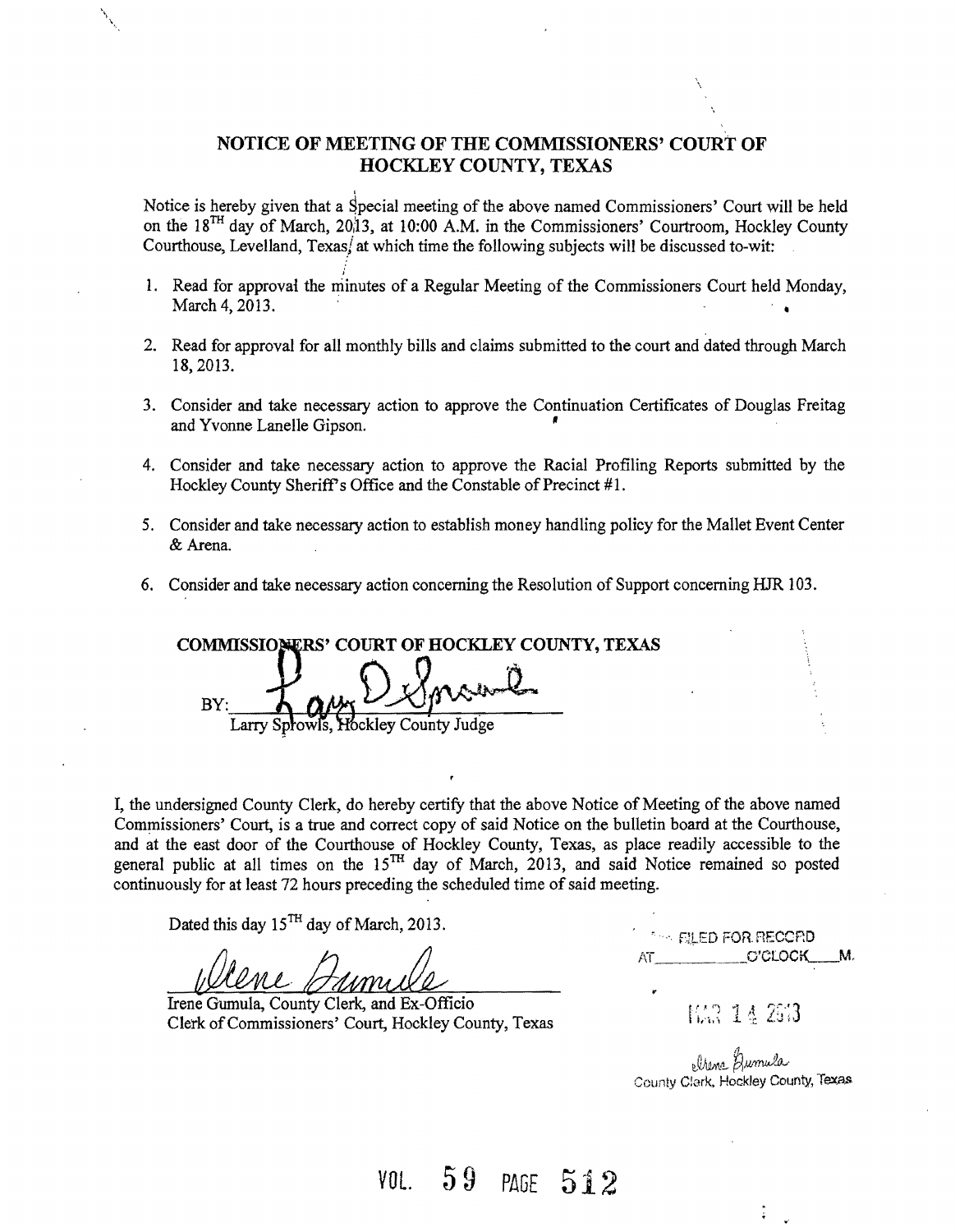#### SPECIAL MEETING March 18,2013

Be it remembered that on this the  $18<sup>th</sup>$  day of March A.D. 2013, there came on to be held a Special meeting of the Commissioners' Court, and the Court having convened in Special session at the usual meeting place thereof at the Courthouse in Levelland, Texas, with the following members present to-wit:

| <b>Larry Sprowls</b>       | <b>County Judge</b>                |
|----------------------------|------------------------------------|
| <b>Curtis D. Thrash</b>    | <b>Commissioner Precinct No. 1</b> |
| <b>Larry Carter</b>        | <b>Commissioner Precinct No. 2</b> |
| J. L. "Whitey" Barnett     | <b>Commissioner Precinct No. 3</b> |
| Thomas R "Tommy" Clevenger | <b>Commissioner Precinct No. 4</b> |

Irene Gumula, County Clerk, and Ex-Officio Clerk of Commissioners' Court when the following proceedings were had, to-wit:

Motion by Commissioner Carter, seconded by Commissioner Barnett, 4 Votes Yes, 0 Votes No, that the Minutes of a Special meeting of the Commissioners' Court, held on the 4<sup>th</sup> day of March A.D. 2013, be approved and stand as read.

Motion by Commissioner Thrash, seconded by Commissioner Clevenger, 4 Votes Yes, 0 Votes No, that all monthly claims and bills, submitted to the Court, and dated through March 18, A.D. 2013, be approved and paid as read.

Motion by Commissioner Barnett, seconded by Commissioner Thrash, 4 Votes Yes, 0 Votes No, that Commissioners' Court approve the Continuation Certificate of Douglas Freitag and Yvonne Lanelle Gipson, as per Continuation Certificates recorded below.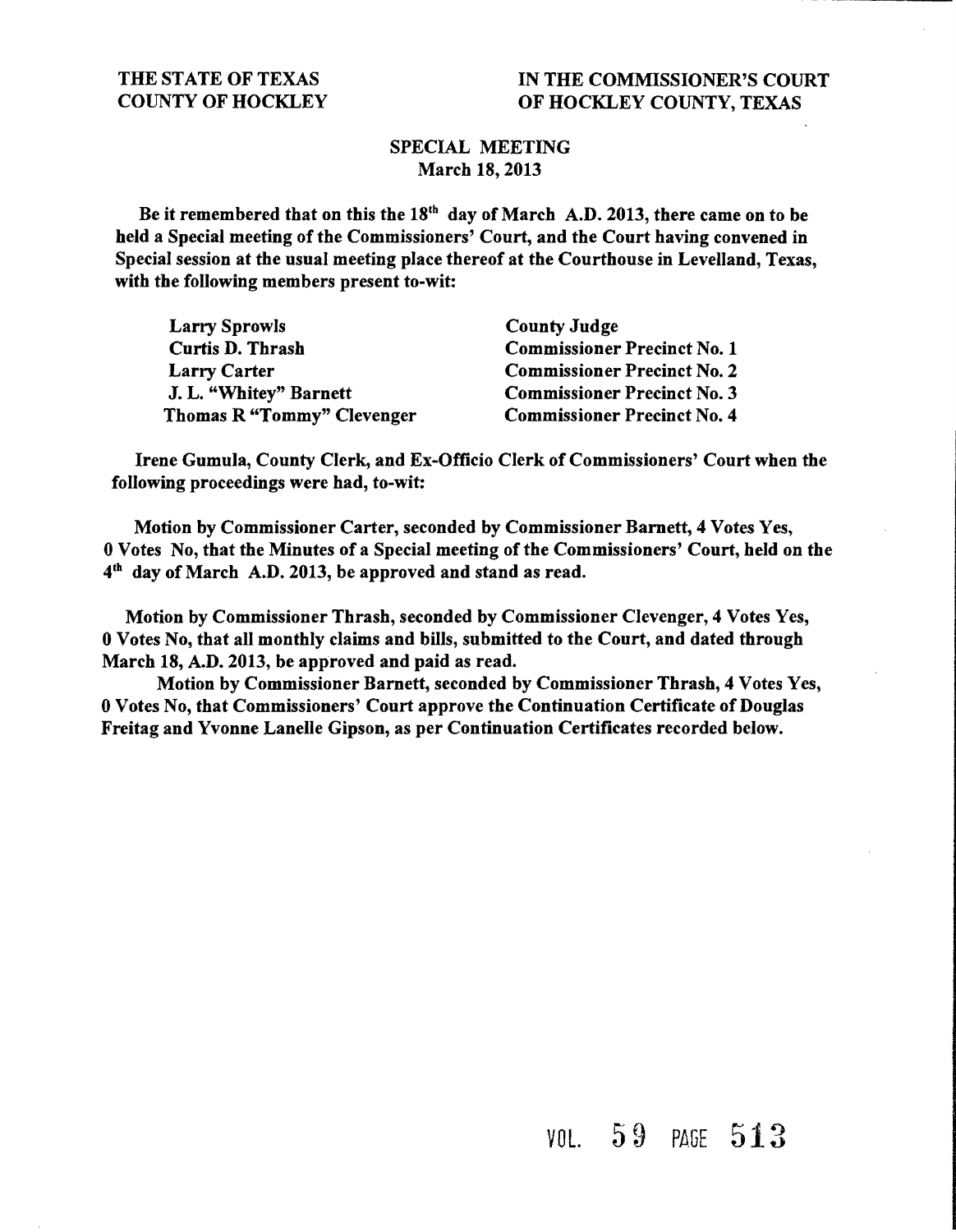| <b>Western Surety Company</b>                                                                                                                                                                                                                      |                                 |                  |                                                                        |  |
|----------------------------------------------------------------------------------------------------------------------------------------------------------------------------------------------------------------------------------------------------|---------------------------------|------------------|------------------------------------------------------------------------|--|
|                                                                                                                                                                                                                                                    | <b>CONTINUATION CERTIFICATE</b> |                  |                                                                        |  |
| Western Surety Company hereby continues in force Bond No. 54939214 https://www.friefly.com/<br>described as ASSISTANT DISTRICT ATTORNEY COUNTY OF HOCKLEY                                                                                          |                                 |                  |                                                                        |  |
| for DOUGLAS FREITAG <b>And Contained Act and Contained Act of the Contained Act of the Contained Act of the Contained Act of the Contained Act of the Contained Act of the Contained Act of the Contained Act of the Contained A</b>               |                                 |                  |                                                                        |  |
| in the sum of \$ FIVE THOUSAND AND NO/100 Dollars, for the term beginning<br>February 01, 2013, and ending February 01, 2014, subject to all<br>the covenants and conditions of the original bond referred to above.                               |                                 |                  |                                                                        |  |
| This continuation is issued upon the express condition that the liability of Western Surety Company<br>under said Bond and this and all continuations thereof shall not be cumulative and shall in no event exceed<br>the total sum above written. |                                 |                  |                                                                        |  |
| Dated this 08 day of 0ctober 2012                                                                                                                                                                                                                  |                                 |                  |                                                                        |  |
|                                                                                                                                                                                                                                                    | $\mathbf{B}\mathbf{y}$          |                  | WESTERN-SURETY<br>COMPANY<br><b>Brunat</b> , Vice President<br>Paul T. |  |
|                                                                                                                                                                                                                                                    |                                 |                  |                                                                        |  |
| THIS "Continuation Certificate" MUST BE FILED WITH THE ABOVE BOND.                                                                                                                                                                                 |                                 | VOL. 59 PAGE 514 |                                                                        |  |

AMERICA'S OLDEST BONDING COMPANIES

 $O<sub>f</sub>$ 

 $\begin{array}{c} \n\cdot & \cdot & \cdot \\ \n\cdot & \cdot & \cdot \n\end{array}$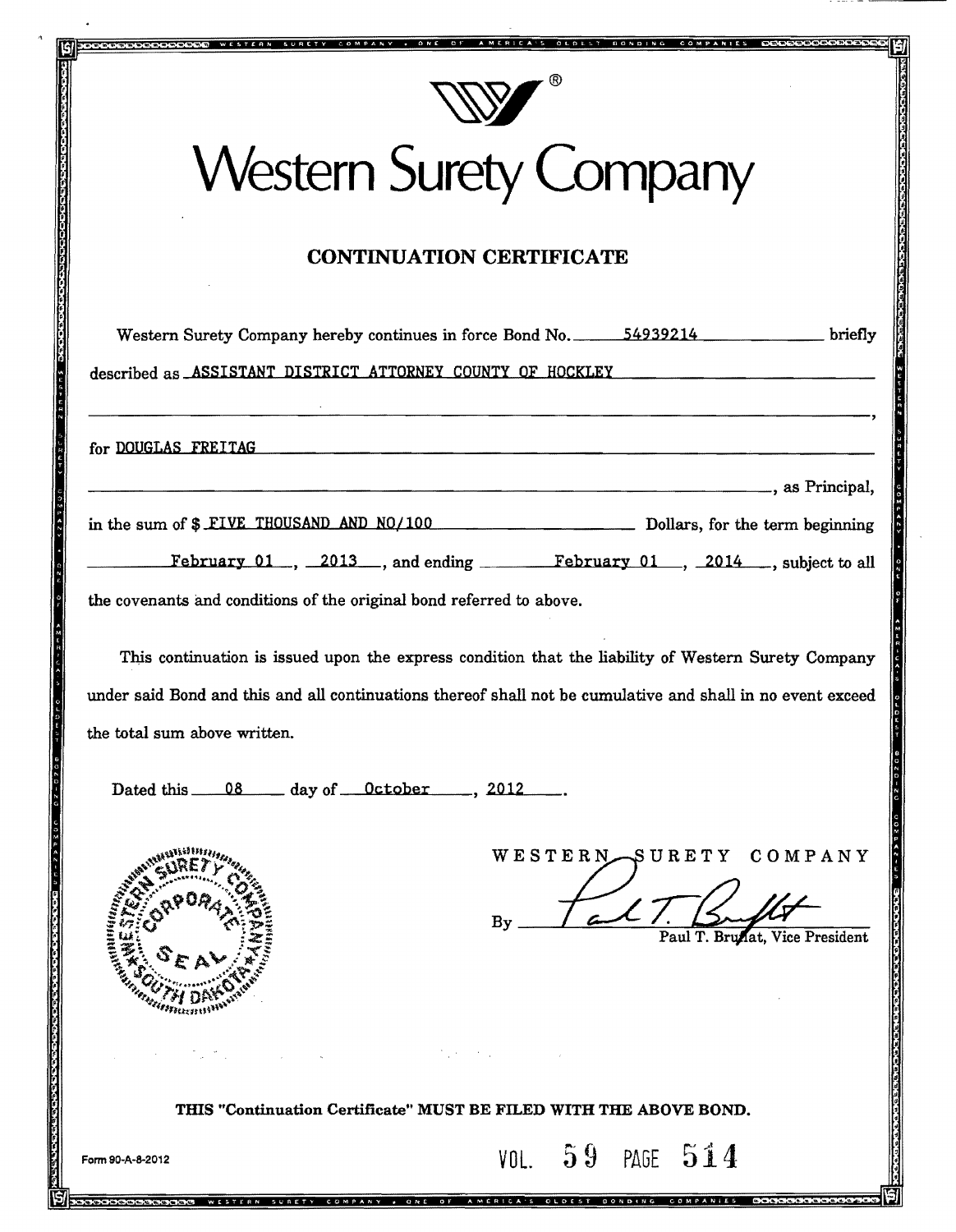| ONE<br>$O$ $F$                                                                                                                                                                                                                                     | AMERICA'S<br><b>BONDING</b>                                                                                                                                                                                                          |
|----------------------------------------------------------------------------------------------------------------------------------------------------------------------------------------------------------------------------------------------------|--------------------------------------------------------------------------------------------------------------------------------------------------------------------------------------------------------------------------------------|
|                                                                                                                                                                                                                                                    |                                                                                                                                                                                                                                      |
| <b>Western Surety Company</b>                                                                                                                                                                                                                      |                                                                                                                                                                                                                                      |
| <b>CONTINUATION CERTIFICATE</b>                                                                                                                                                                                                                    |                                                                                                                                                                                                                                      |
| Western Surety Company hereby continues in force Bond No. ______70468387_______________ briefly                                                                                                                                                    |                                                                                                                                                                                                                                      |
| described as DEPUTY TAX ASSESSOR/COLLECTOR HOCKLEY COUNTY TAX ASSESSOR CHRISTY                                                                                                                                                                     |                                                                                                                                                                                                                                      |
| <b>CLEVENGER</b>                                                                                                                                                                                                                                   |                                                                                                                                                                                                                                      |
| for YVONNE LANELLE GIPSON                                                                                                                                                                                                                          |                                                                                                                                                                                                                                      |
|                                                                                                                                                                                                                                                    | <u>2003 - Andrea Brincipal, as Principal, as Principal, as Principal, as Principal, as Principal, as Principal, as Principal, as Principal, as Principal, as Principal, as Principal, as Principal, as Principal, as Principal, </u> |
| in the sum of \$ TEN THOUSAND AND NO/100 Dollars, for the term beginning                                                                                                                                                                           | 0.88462                                                                                                                                                                                                                              |
|                                                                                                                                                                                                                                                    | February 20, 2013, and ending <u>February 20</u> , 2014, subject to all                                                                                                                                                              |
| the covenants and conditions of the original bond referred to above.                                                                                                                                                                               |                                                                                                                                                                                                                                      |
| This continuation is issued upon the express condition that the liability of Western Surety Company<br>under said Bond and this and all continuations thereof shall not be cumulative and shall in no event exceed<br>the total sum above written. |                                                                                                                                                                                                                                      |
| Dated this 08 day of 0ctober 2012                                                                                                                                                                                                                  |                                                                                                                                                                                                                                      |
|                                                                                                                                                                                                                                                    | $\begin{array}{c} 0.52 \text{ m} & 4.2 - \text{m} \\ 0.52 \text{ m} & 0.5 \end{array}$<br>COMPANY<br>WESTERN<br>SURETY<br><b>Selected and Select</b><br>Bv<br>Paul T. Brunat,<br>Vice President                                      |
|                                                                                                                                                                                                                                                    |                                                                                                                                                                                                                                      |
| THIS "Continuation Certificate" MUST BE FILED WITH THE ABOVE BOND.                                                                                                                                                                                 |                                                                                                                                                                                                                                      |
| Form 90-A-8-2012<br>WESTERN SURETY COMPANY . ONE OF AMERICA'S OLDEST BONDING COMPANIES                                                                                                                                                             | VOL. 59<br>PAGE 516                                                                                                                                                                                                                  |

 $\ddot{\phantom{0}}$ 

• •f ր<br>3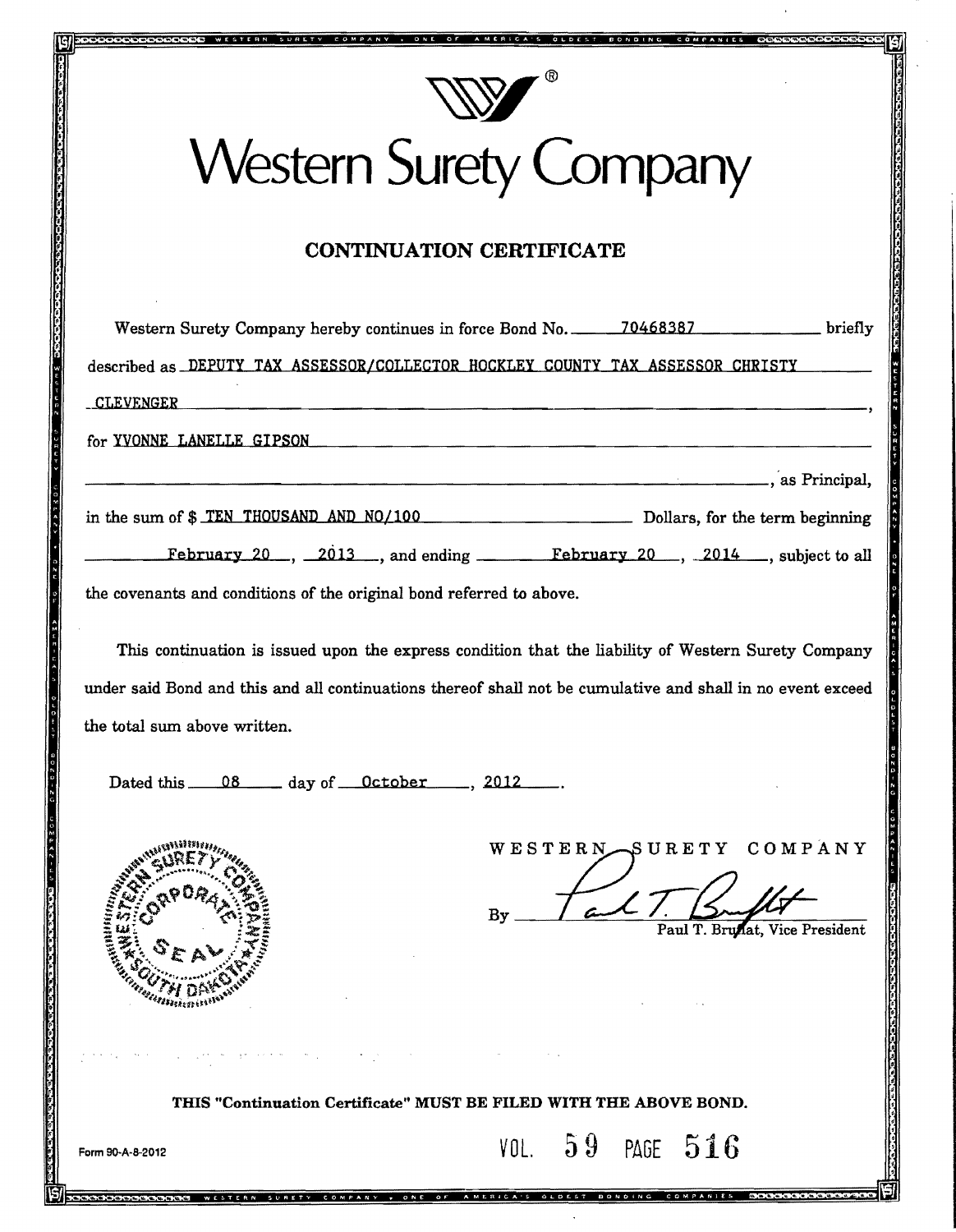

#### **RIDER**

It is hereby mutually agreed and understood by and between the Principal/Insured and Western Surety Company, that instead of as originally written:

The description has been changed to read: Deputy Tax Assessor/Collector Hockley County Tax Assessor Debra Bramlett

No further changes other than above.

Nothing herein contained shall be held to vary, alter, waive or extend any of the terms, limits or

conditions of the  $\frac{Policy/Bond}{$ , except as hereinabove set forth.

| $\frac{1}{2}$ becomes effective on the $5th$ day of _____<br>e and one minute o'clock a.m., standard time. |                                                      | March            | 2013 | . at |
|------------------------------------------------------------------------------------------------------------|------------------------------------------------------|------------------|------|------|
| ttach dromand forming part of Policy/Bond                                                                  |                                                      | $N_0$ , 70468387 |      |      |
| AttaC<br>ترتیب<br>issued by<br><b><i><i>* Virgi</i>na</i></b>                                              | WESTERN SURETY COMPANY of Sioux Falls, South Dakota, |                  |      |      |
| to Yvonne Lanelle Gipson                                                                                   |                                                      |                  |      |      |

**VOL 59 PAGE 518** 

Signed this  $5th$  day of March 2013.

SURETY COMPANY By Paul T. Bruflat, Senior Vice President

€

Form F5147-6-2002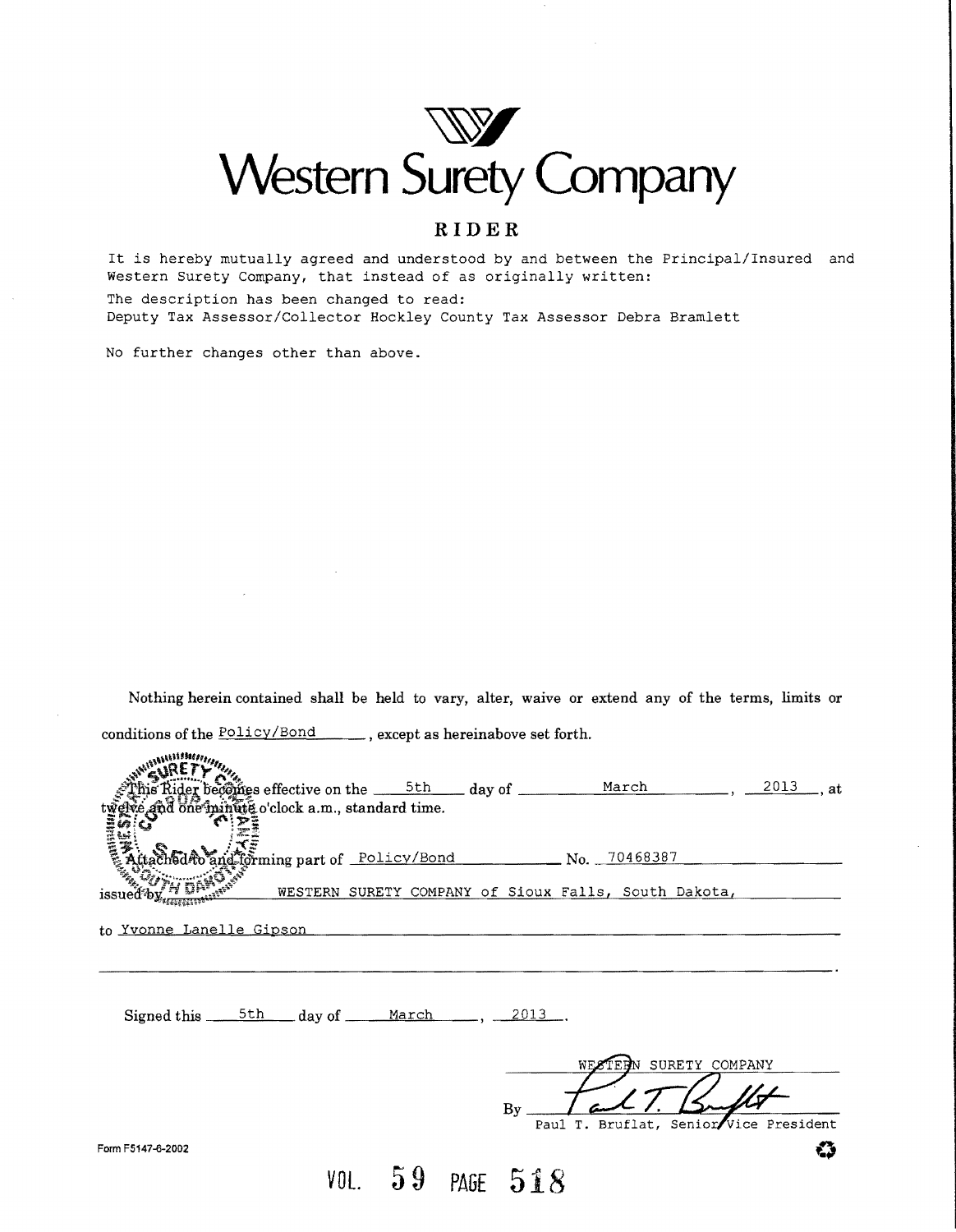# **Western Surety Company**

#### **POWER OF ATTORNEY**

#### **KNOW ALL MEN BY THESE PRESENTS:**

That WESTERN SURETY COMPANY. a corporation organized and existing under the laws of the State of South Dakota, and authorized and licensed to do business in the States of Alabama, Alaska, Arizona, Arkansas. California. Colorado, Connecticut. Delaware, District of Columbia, Florida, Georgia, Hawaii, Idaho, Illinois, Indiana. Iowa. Kansas. Kentucky. Louisiana. Maine, Maryland, Massachusetts, Michigan, Minnesota, MisSissippi, Missouri, Montana, Nebraska, Nevada, New Hampshire, New Jersey. New Mexico, New York, North Carolina, North Dakota, Ohio, Oklahoma, Oregon, Pennsylvania, Rhode Island. South Carolina, South Dakota, Tennessee. Texas, Utah, Vermont, Virginia. Washington. West Virginia. Wisconsin, Wyoming, and the United States of America, does hereby make, constitute and appoint

Paul T. Bruflat of Sioux Falls State of South Dakota , its regularly elected Vice President , as Attomey-in-Fact, with full power and authority hereby conferred upon him to sign, execute, acknowledge and deliver for and on its behalf as Surety and as its act and deed, the following bond:

One Deputy Tax Assessor/Collector Hockley County Tax Assessor Debra Bramlett

bond with bond number  $.70468387$ 

for Yvonne Lanellé Gipson

as Principal in the penalty amount not to exceed: \$ 10,000.00

Westem Surety Company further certifies that the following is a true and exact copy of Section 7 of the by-laws of Western Surety Company duly adopted and now in force. to-wit:

Section 7. All bonds. policies, undertakings, Powers of Attorney. or other obligations of the corporation shall be executed in the corporate name of the Company by the President, Secretary, any Assistant Secretary, Treasurer. or any Vice President, or by such other officers as the Board of Directors may authorize. The President. any Vice President, Secretary. any Assistant Secretary. or the Treasurer may appoint Attorneys-in-Fact or agents who shall have authority to issue bonds, policies. or undertakings in the name of the Company. The corporate seal is not necessary for the validity of any bonds, policies, undertakings, Powers of Attorney or other obligations of the corporation. The signature of any such officer and the corporate seal may be printed by facsimile.

In Witness Whereof, the said WESTERN SURETY COMPANY has caused these presents to be executed by its Vice President **with the corporate seal affixed this** 5th day of March

2013

ATTEST nelson

ゟ∪RET と C O M P A N Y WESTERN Paul T. Bruflat, Vice President

STATE OF SOUTH DAKOTA | COUNTY OF MINNEHAHA

**SEARCH BATTLES** 2013 \_\_\_, before me, a Notary Public, personally appeared On this  $5th$  day of <u>March</u> Paul T. Bruflat \_\_\_..:...=.=-==-:::.::==-= and

who, being by me duly sworn, acknowledged that they signed the above Power of Attorney as  $\_$ and Assistant Secretary, respectively, of the said WESTERN SURETY COMPANY, and acknowledged said instrument to be the voluntary act and deed of said Corporation.



 ~ Notary Public My Commission Expires August 11, 2016 **f:.\*'** ...... Form F1975-1-2Q12 *VOL.* **59** PAGE **519**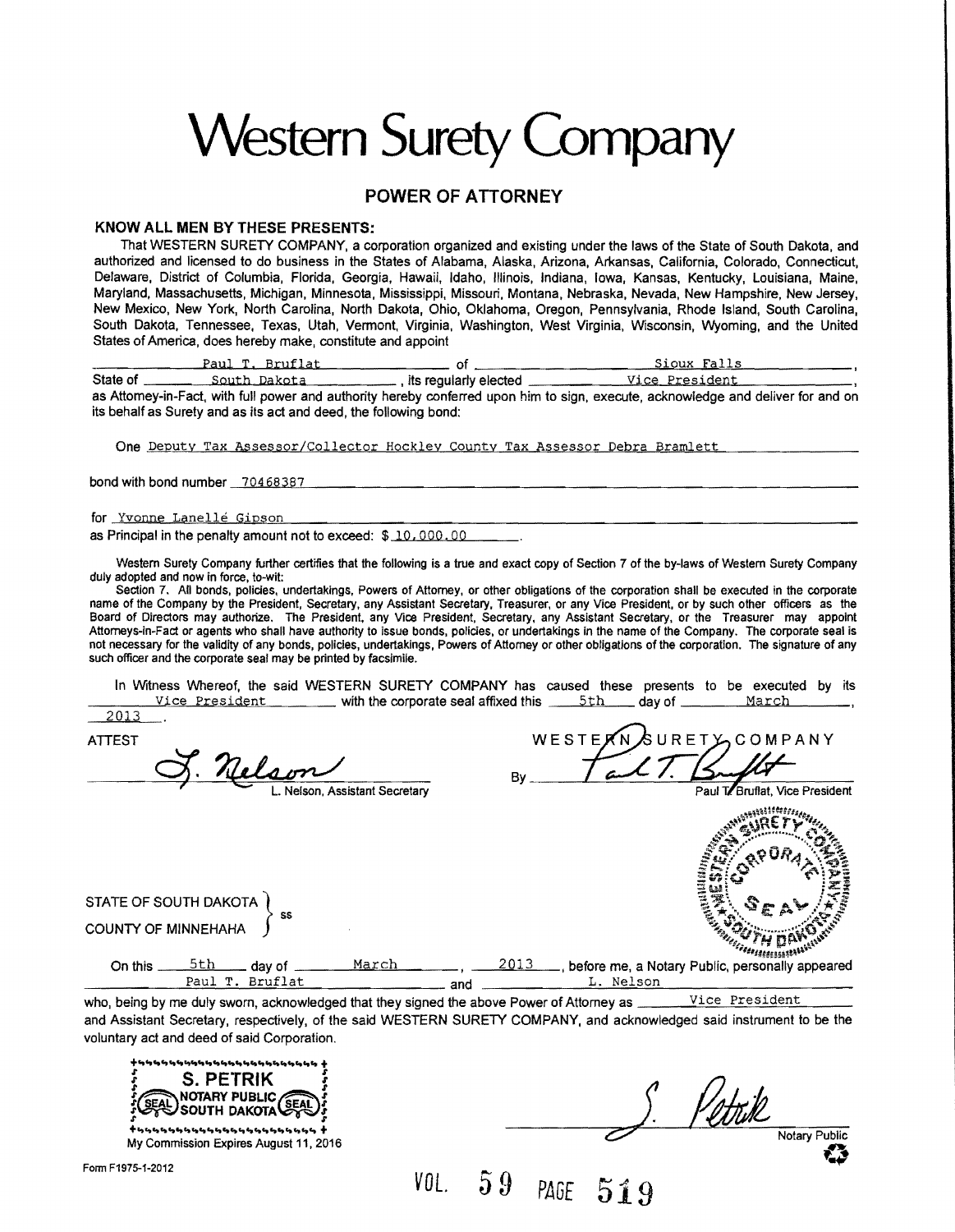Motion by Commissioner Carter, seconded by Commissioner Thrash 4 Votes Yes, 0 Votes No, that Commissioners' Court approve the Racial Profiling Reports submitted by the Hockley County Sheriff's Office and the Constable of Precinct  $#1$ , as per Reports recorded below.

 $\sim$ 

 $\sim$ 

 $\bar{\gamma}$ 

 $\mathcal{A}^{\mathcal{A}}$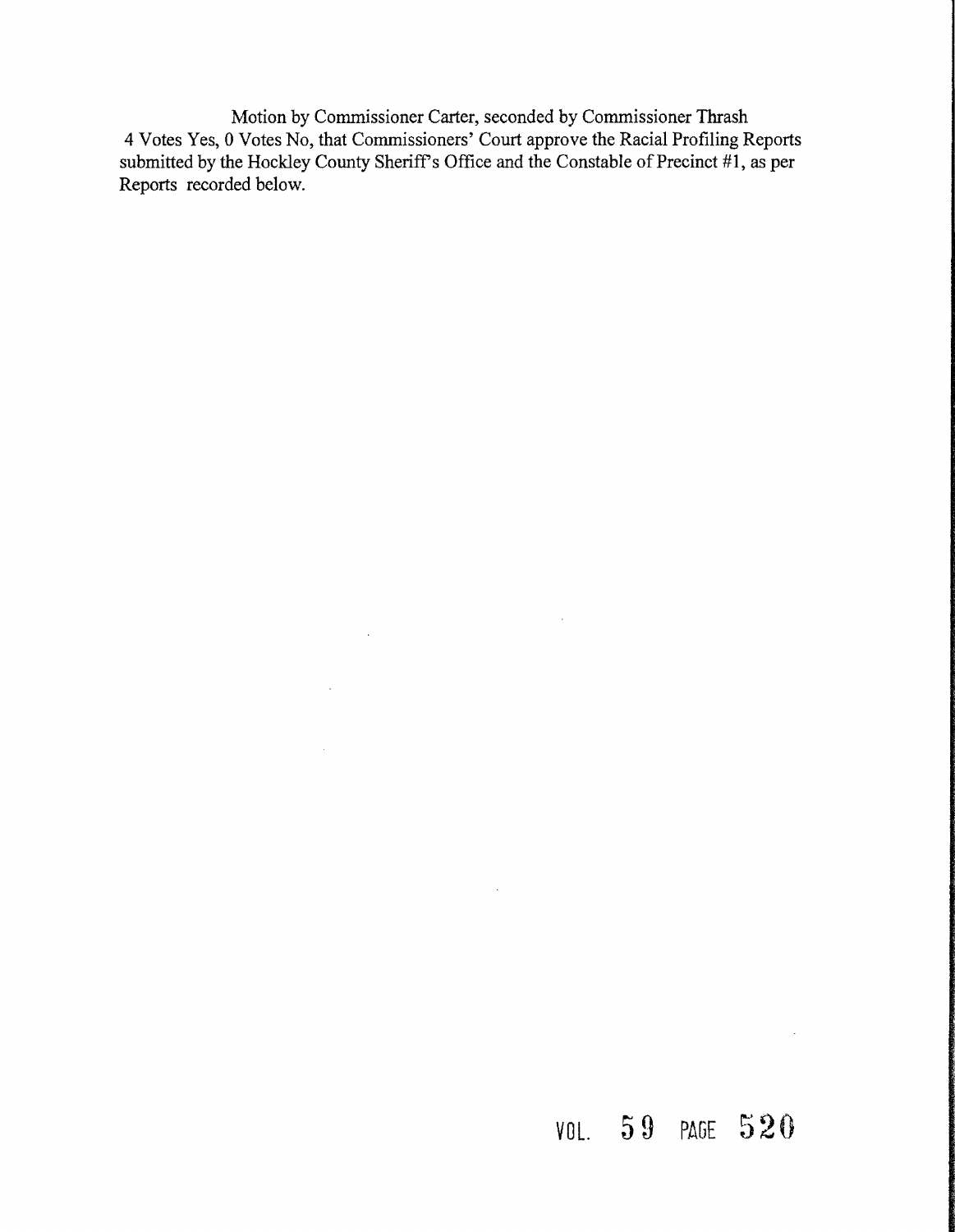#### **FULL EXEMPTION RACIAL PROFILING REPORT**

**Reporting Date:** 03/05/2013 **TCLEOSE Agency Number:** 219101 **Chief Administrator:** WILBURN BURKS **Agency Contact Information:** Mailing Address:

**Agency Name:** HOCKLEY CO. CONST. PCT. 1 HOCKLEY CO. CONST. PCT. 1 504 CARSON AVE ROPESVILLE, TX 79358

Article 2.132 CCP Law Enforcement Policy on Racial Profiling

(a) In this article:

 $r$  ,  $r$  ,  $r$  ,  $r$ 

(1) "Law enforcement agency" means an agency of the state, or of a county, municipality, or other political subdivision of the state, that employs peace officers who make traffic stops in the routine performance of the officers' official duties.

**I certify it is not the policy of this agency to make traffic stops in the routine performance of the officers' official duties.** 

Executed by: *WlLBURNBURKS*  Chief Administrator HOCKLEY CO. CONST. PCT. 1

Date: 03/05/2013

Submitted electronically to the



**Texas Commission on Law Enforcement Officer Standards and Education**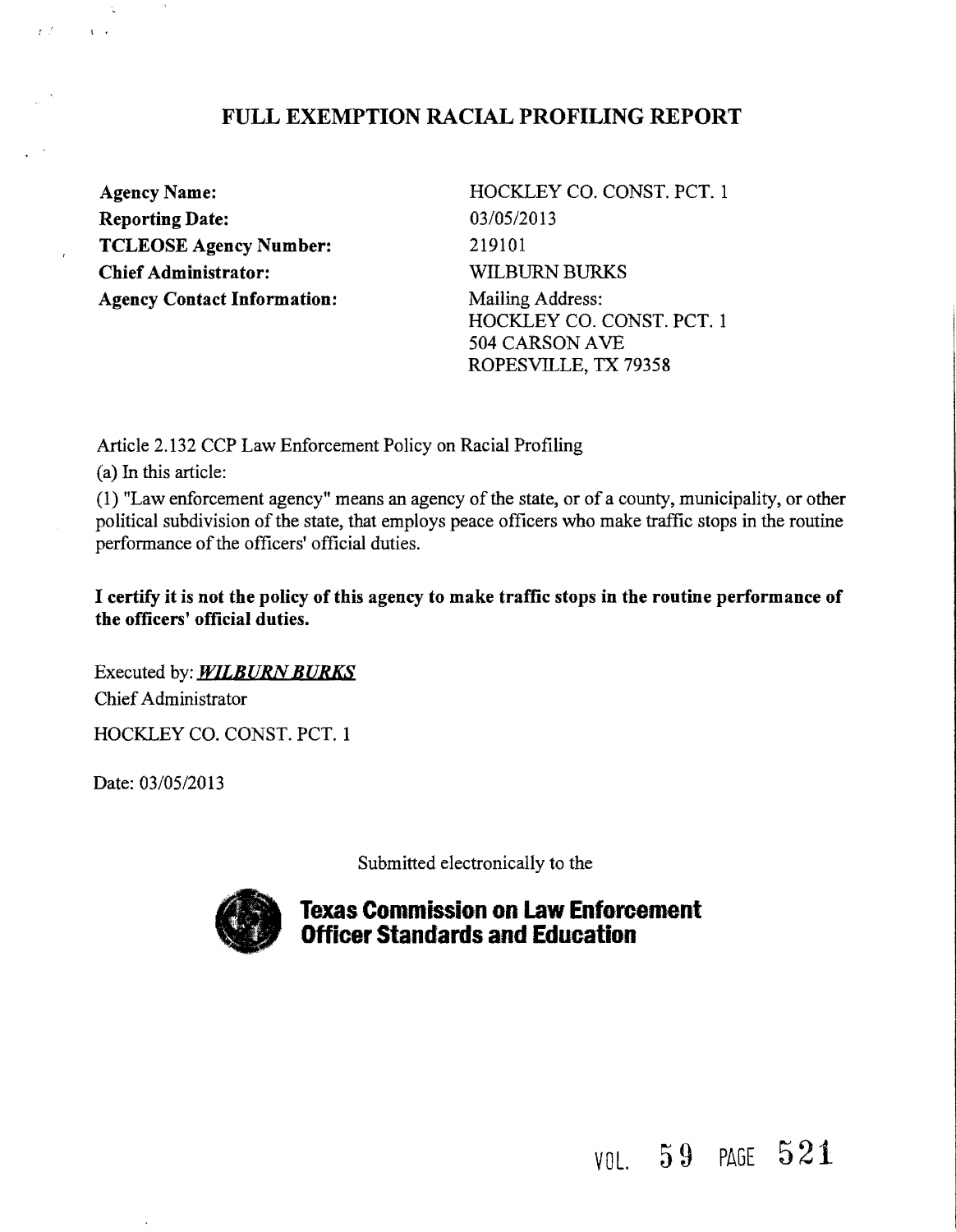



 $\epsilon_{\rm{in}}$   $\rightarrow$ 

# **The** Texas Commission, **on Law Enforcement Officer Standards and Education**

- Home
- Fonns and Requests
	- o Racial Profile Reporting
	- o Report of Training
	- Request Job Applicant Separation History (F5R)
- Receipts and Reports
	- o Department Training Report List
	- o Separation History Report List (F5R)
- Account Information
	- o Shopping Cart
	- o Orders and Receipts
	- o Chief Administrator Change
	- o Department Address Phone, Fax Changes
	- o Account Holder Information or Password Update
- Help
	- o Help Manual
	- o Contact Support
	- o TCLEOSE Staff Contact List
	- o TCLEDDS Account Help
- Logout

#### Welcome to the TCLEOSE Department Reporting System!

#### Your TCLEOSE Department Information

| Chief Administrator:          | <b>WILBURN BURKS</b>                    | Account Holder:                        | <b>WILBURN BURKS</b>                                       |
|-------------------------------|-----------------------------------------|----------------------------------------|------------------------------------------------------------|
| Department:                   | HOCKLEY CO. CONST. PCT. 1               | Account Expiration:                    | 02/23/2012                                                 |
| TCLEOSE Agency No:            | 219101                                  | Account Holder Email:                  | JP1H8@LIVE.COM                                             |
| Department Address:           | P.O. BOX 94<br>ROPESVILLE, TX 793580094 | Account Holder Phone: 806-562-3551     |                                                            |
| Department Phone:             | 8065623531                              | <b>TCLEDDS</b> Account<br>Active:      | NO.                                                        |
| Department Fax:               | 8065623531                              | 2012 Racial Profile<br>Report on File? | YES View Current Texas State Racial<br>Profile Information |
| Chief Administrator<br>Email: | N/A                                     |                                        |                                                            |
|                               |                                         |                                        |                                                            |

To change your Department Information, choose Account Information, Account Updates from the Menu.

VOL. 5 9 PAGE 522

httns://tcleose.texas.gov/TCLEOSEDRS/main menu.cfm?CFID=240298&CFTOKEN=538... 3/6/2013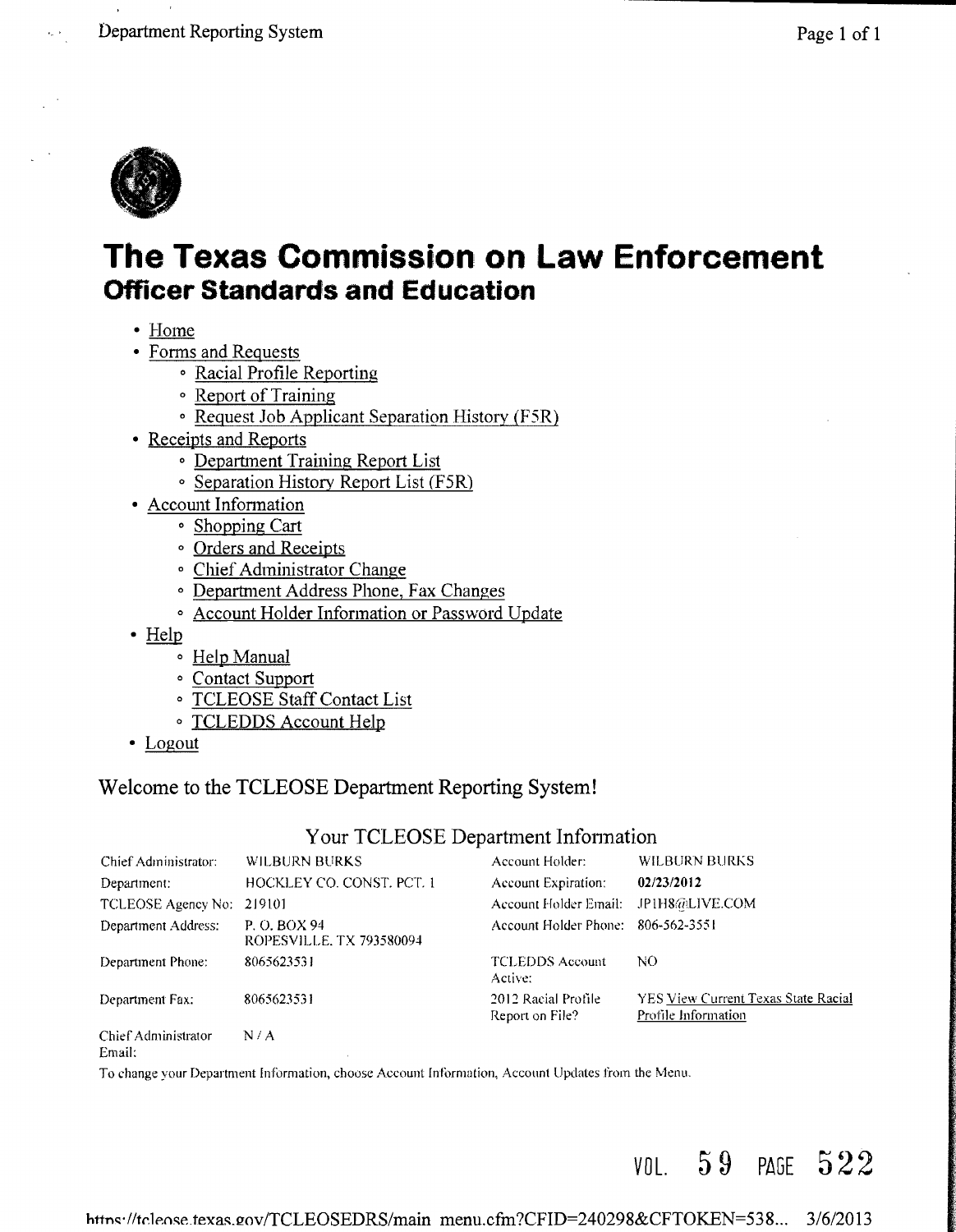- Home
- Forms and Requests
	- " Racial Profile Reporting
	- Report of Training
	- o Request Job Applicant Separation History (F5R)
- Receipts and Reports
	- o Department Training Report List
	- Separation History Report List (F5R)
- Account Information
	- o Shopping Cart
	- · Orders and Receipts
	- o Chief Administrator Change
	- o Department Address Phone, Fax Changes
	- o Account Holder Information or Password Update
- Help
	- o Help Manual
	- o Contact Support
	- " TCLEOSE Staff Contact List
	- " TCLEDDS Account Help
- Logout

#### TCLEOSE RACIAL PROFILING AGENCY REPORT WIZARD



House Bill 3389 changed several portions of the Code of Criminal Procedures Article 2.131 - 2.138. The major change that is now in the law is that all agencies must report racial profiling data to TCLEOSE as well as their governing body. The law changes require reporting beginning with data collected during calendar year 2010. The reporting wizard is a questionnaire that walks you through reporting the required information. Please read the Code of Criminal Procedures, Articles 2.131 -2.138 to understand how the reporting applies to your department.

Reporting for the year 2012 will opened on January 1, 2013. The deadline for filing the report is March 01, 2013.

A. Claim Full Exemption from Racial Profiling Reporting. Our agency does not routinelv make traffic stops.

B. Tier 1 Claim Partial Exemption from Racial Profiling Report because of video and audio equipment records motor vehicle stops.

C. Tier 2 Fully Reporting with no recording video or audio equipment in vehicles performing motor vehicle stops.

VOL.  $59$  PAGE  $523$ 

https://tcleose.texas.gov/TCLEOSEDRS/Racial profiling.cfm 3/6/2013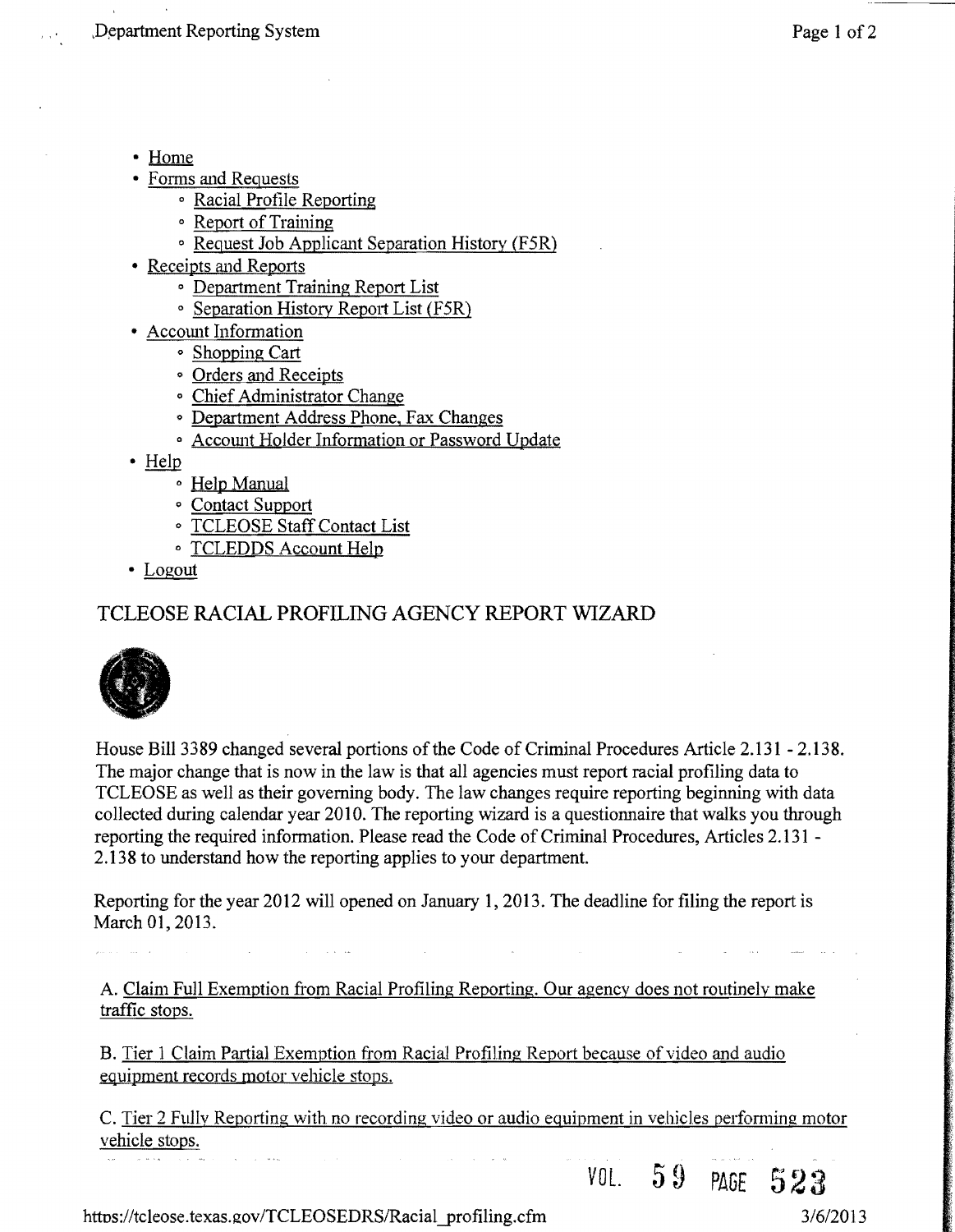$\bar{z}$ 

 $\sim$ 

 $\hat{\mathcal{A}}$ 

and the contract of the

 $\sim 10^7$ 

 $\mathcal{A}$ 

 $\hat{\mathcal{L}}$ 

 $\label{eq:2.1} \left\langle \left( \hat{a}^{\dagger} \hat{a}^{\dagger} \hat{a}^{\dagger} \hat{a}^{\dagger} \hat{a}^{\dagger} \hat{a}^{\dagger} \hat{a}^{\dagger} \hat{a}^{\dagger} \hat{a}^{\dagger} \hat{a}^{\dagger} \hat{a}^{\dagger} \hat{a}^{\dagger} \hat{a}^{\dagger} \hat{a}^{\dagger} \hat{a}^{\dagger} \hat{a}^{\dagger} \hat{a}^{\dagger} \hat{a}^{\dagger} \hat{a}^{\dagger} \hat{a}^{\dagger} \hat{a$ 

 $\mathcal{L}^{\mathcal{L}}$  and  $\mathcal{L}^{\mathcal{L}}$  are the set of the set of the  $\mathcal{L}^{\mathcal{L}}$ 

 $\langle \hat{z}_k \hat{z}_k \rangle$  ,  $\hat{z}_k \hat{z}_k \rangle$  ,  $\langle \hat{z}_k \rangle$ 

 $\label{eq:1} \hat{\rho} = \hat{\rho} + \rho \hat{a} = -\hat{a} \hat{a}$ 

 $\bar{\mathcal{A}}$ 

 $\hat{f}^{\dagger}$  and  $\hat{f}^{\dagger}$  are the set of the set of the set of the set of the set of the set of the set of the set of the set of the set of the set of the set of the set of the set of the set of the set of the set of

# *VOL.* 5 9 PAGE 5**21**

https:lltcleose.texas.gov/TCLEOSEDRSlRacial-profiling.cfm *3/6/2013*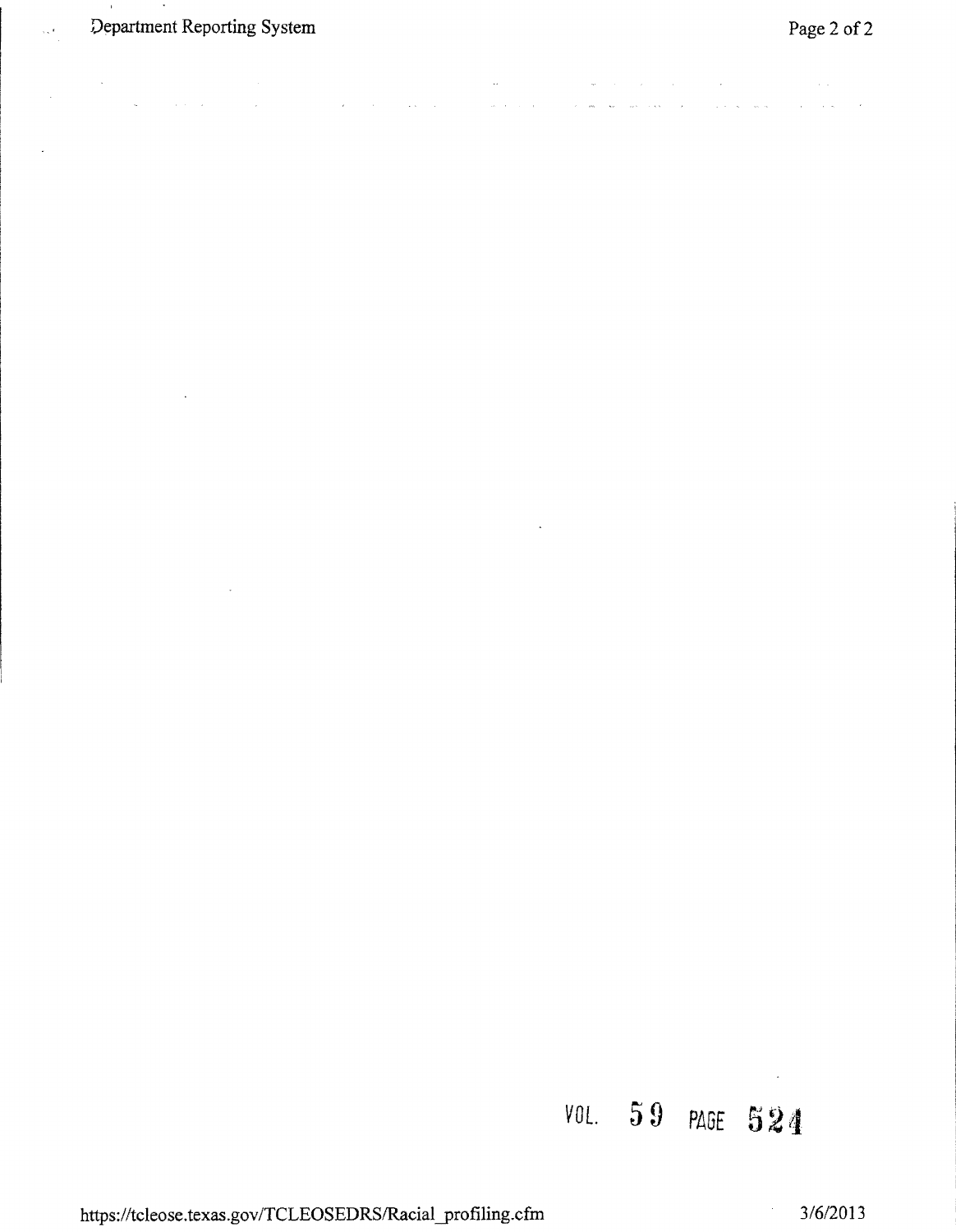

# **The Texas Commission on Law Enforcement Officer Standards and Education**

- Home
- Forms and Requests
	- Racial Profile Reporting
	- Report of Training
	- Request Job Applicant Separation History (F5R)
- Receipts and Reports
	- o Department Training Report List
	- o Separation History Report List (F5R)
- Account Information
	- o Shopping Cart
	- o Orders and Receipts
	- o Chief Administrator Change
	- Department Address Phone, Fax Changes
	- o Account Holder Information or Password Update
- Help
	- Help Manual
	- Contact Support
	- o TCLEOSE Staff Contact List
	- TCLEDDS Account Help
- Logout

#### TCLEOSE RACIAL PROFILING AGENCY REPORT WIZARD



You have chosen to report Fully Exempt from Racial Profiling Reporting. Please review the information in the table below that will be provided to the general public via our website about your report. If all data is correct, please check the certification statement and submit your report.

#### Your report is not filed until you check the check box for certification statement below and click the submit button.

If you notice an error, please click here to go back to the public information form and correct the error.

Please note as soon as you click the "Submit Agency 2011 Report" button below, information in this box will be posted on our website for public viewing at this link: Texas Law Enforcement Agency Racial Profiling Reports Submitted to TCLEOSE.

| Agency Name |  |
|-------------|--|
|-------------|--|

Date Filed

**VOI. 59 PAGE 525** 

httns:lltcleose. texas. gov *ITCLEOSED*RS/full\_ exemption \_ step2.cfrn *3/5/2013*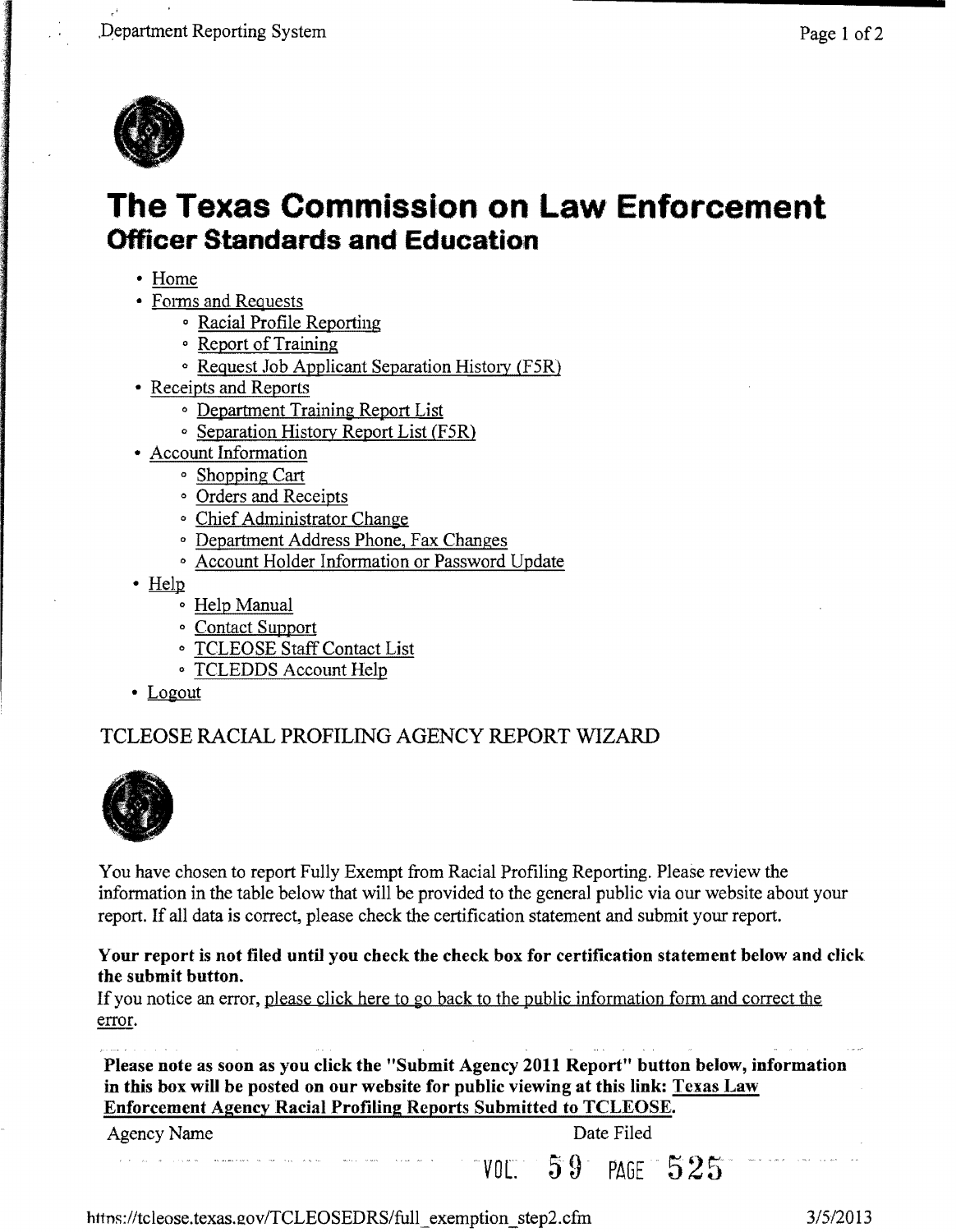|                                                                | Filing<br><b>Status</b> | Reason for<br>Filing as<br>Tier 1 or<br>Tier 2 | Chief Administrator<br>and Agency Contact<br>information*                                                             |            | Online<br>Electronic<br>Report | Agency<br>Supplied<br>Report |
|----------------------------------------------------------------|-------------------------|------------------------------------------------|-----------------------------------------------------------------------------------------------------------------------|------------|--------------------------------|------------------------------|
| <b>HOCKLEY</b><br>CO. CONST.<br>PCT. 1<br>Agency No:<br>219101 | Exempt                  |                                                | <b>WILBURN BURKS</b><br>Mailing Address:<br>HOCKLEY CO.<br>CONST. PCT. 1<br>504 CARSON AVE<br>ROPESVILLE, TX<br>79358 | 03/05/2013 | View                           |                              |

*\*Should you have any questions about the content of the report please use the agency contact information provided. .* 

الموسان الشوار فقد فتوعد والرادات المراقبين

#### Article 2.132 CCP Law Enforcement Policy on Racial Profiling

(a) In this article:

(1) "Law enforcement agency" means an agency of the state, or of a county, municipality, or other political subdivision of the state, that employs peace officers who make traffic stops in the routine performance of the officers' official duties.

#### Electronic Signature

■ I hereby certify that it is not the policy of HOCKLEY CO. CONST. PCT. 1 to make traffic stops in the routine performance of its officers' official duties and agree I am submitting this Racial Profiling Report to TCLEOSE on behalf of HOCKLEY CO. CONST. PCT. 1's Chief Administrator on this date, 03/05/2013.

Submit Agency 2012 Report

Cancel and Return to Main Menu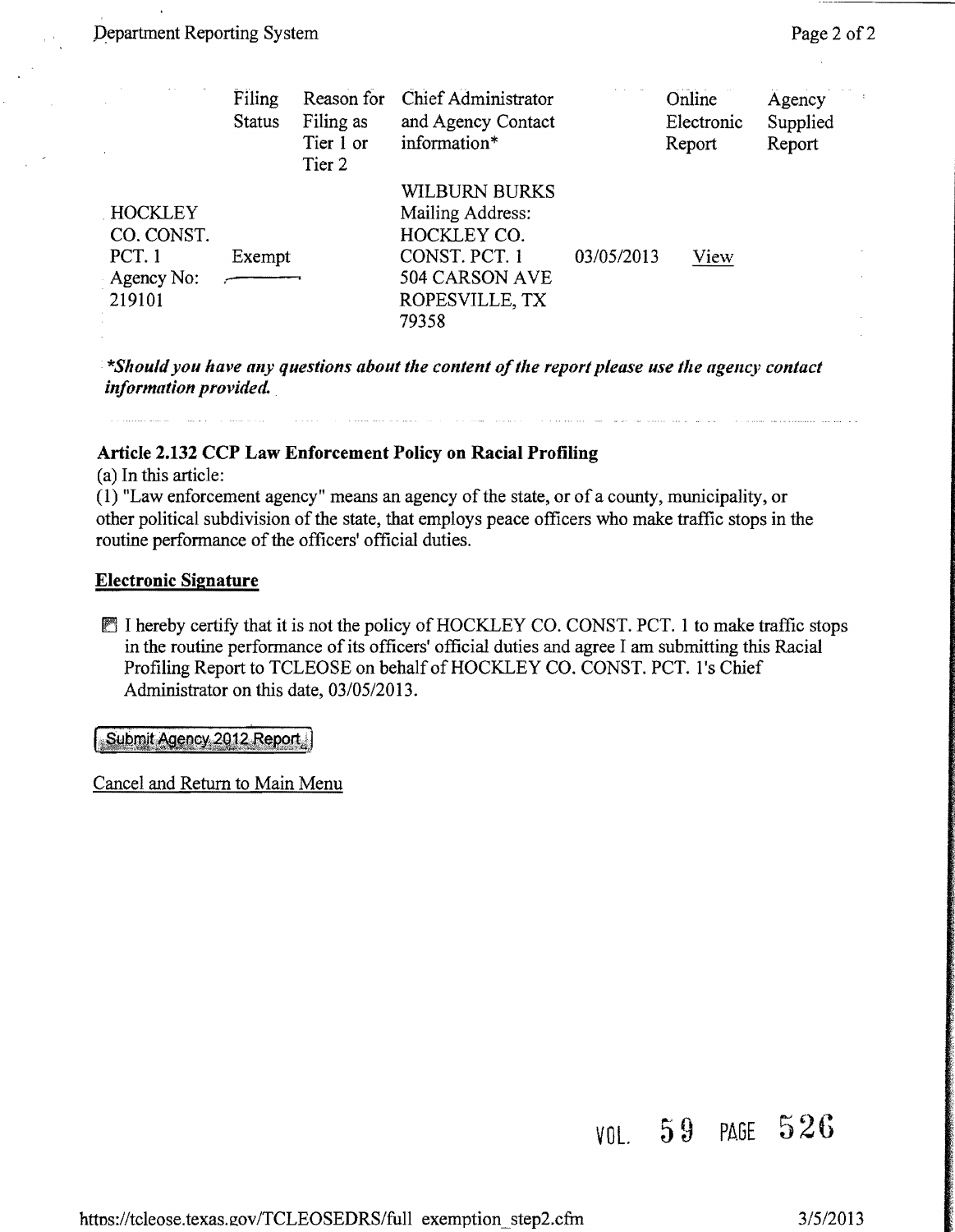



### **The Texas Commission on Law Enforcement Officer Standards and Education**

- Home
- Forms and Requests
	- o Racial Profile Reporting
	- o Report of Training
	- o Request Job Applicant Separation History (F5R)
- Receipts and Reports
	- o Department Training Report List
	- o Separation History Report List (F5R)
- Account Information
	- o Shopping Cart
	- o Orders and Receipts
	- o Chief Administrator Change
	- o Department Address Phone, Fax Changes
	- o Account Holder Information or Password Update
- Help
	- o Help Manual
	- o Contact Support
	- o TCLEOSE Staff Contact List
	- o TCLEDDS Account He]p
- Logout

Welcome to the TCLEOSE Department Reporting System!

**Your Agency contact information has been changed. For your convenience a** confirmation has also been emailed to you. Please allow a few moments for delivery. **Depending on your email settings, the response may be in your junk or spam folder.** Please check these folders or an email from webmaster@tcleose.state.tx.us. Notifications have also been sent to the TCLEOSE field agent for your department.

| Chief Administrator:      | WILBURN BURKS                              | Account Holder:                        | WILBURN BURKS                                              |
|---------------------------|--------------------------------------------|----------------------------------------|------------------------------------------------------------|
| Department:               | HOCKLEY CO. CONST. PCT. 1                  | Account Expiration:                    | 02/23/2012                                                 |
| TCLEOSE Agency No: 219101 |                                            | Account Holder Email:                  | JPIH8@LIVE.COM                                             |
| Department Address:       | 504 CARSON AVE<br>ROPESVILLE, TX 793580094 | Account Holder Phone:                  | 806-562-3551                                               |
| Department Phone:         | 8065623531                                 | TCLEDDS Account<br>Active:             | NO.                                                        |
| Department Fax:           | 8065620186                                 | 2012 Racial Profile<br>Report on File? | YES View Current Texas State Racial<br>Profile Information |

VOL. 59 PAGE 527

#### Your TCLEOSE Department Information

https://tcleose.texas.gov/TCLEOSEDRS/main menu.cfm 3/6/2013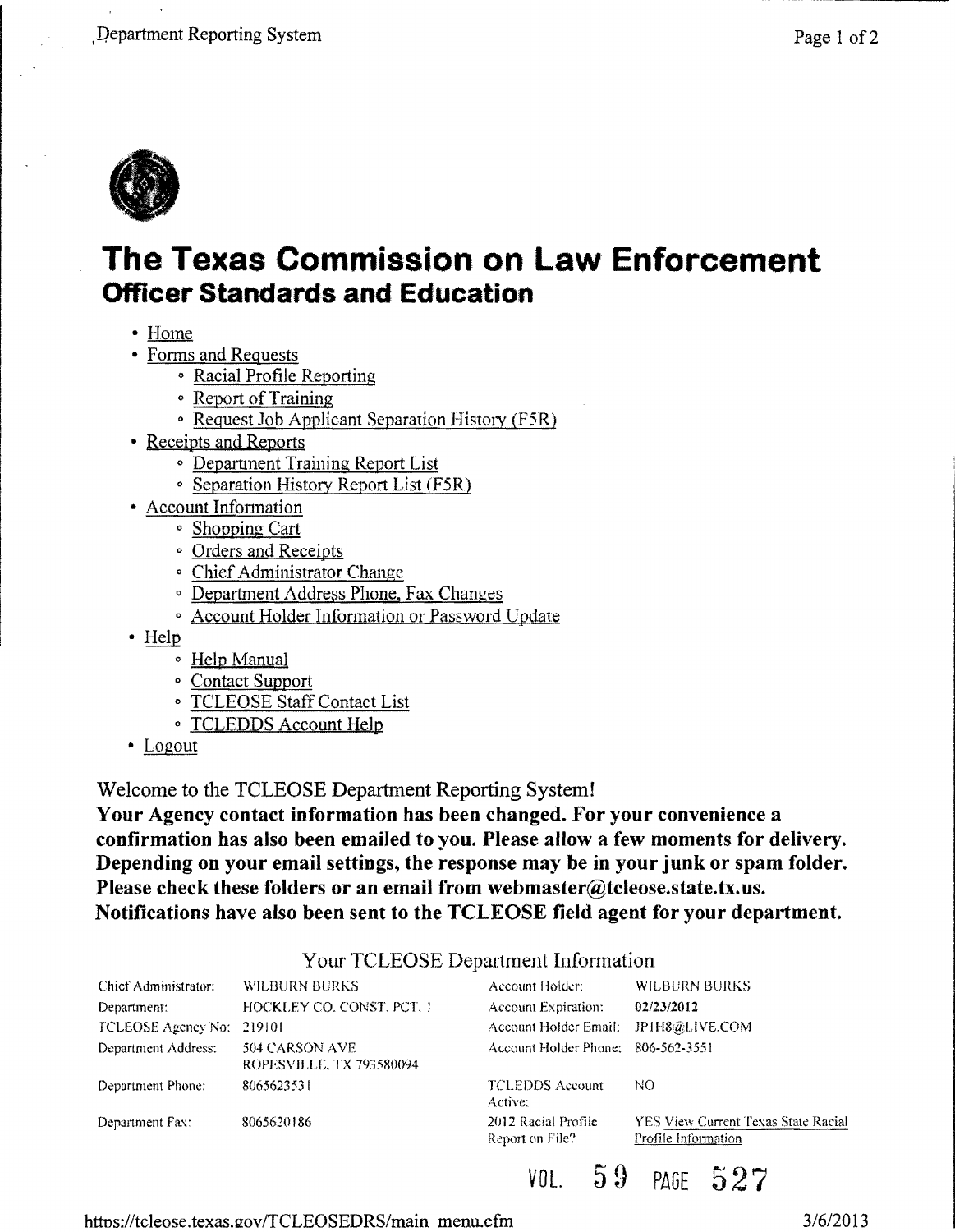#### **I** Department Reporting System Page 2 of 2

 $\epsilon$ 

 $\ddot{\bar{\mathbf{v}}}$ 

Chief Administrator N / A Email:

To change your Department Information, choose Account Information, Account Updates from the Menu.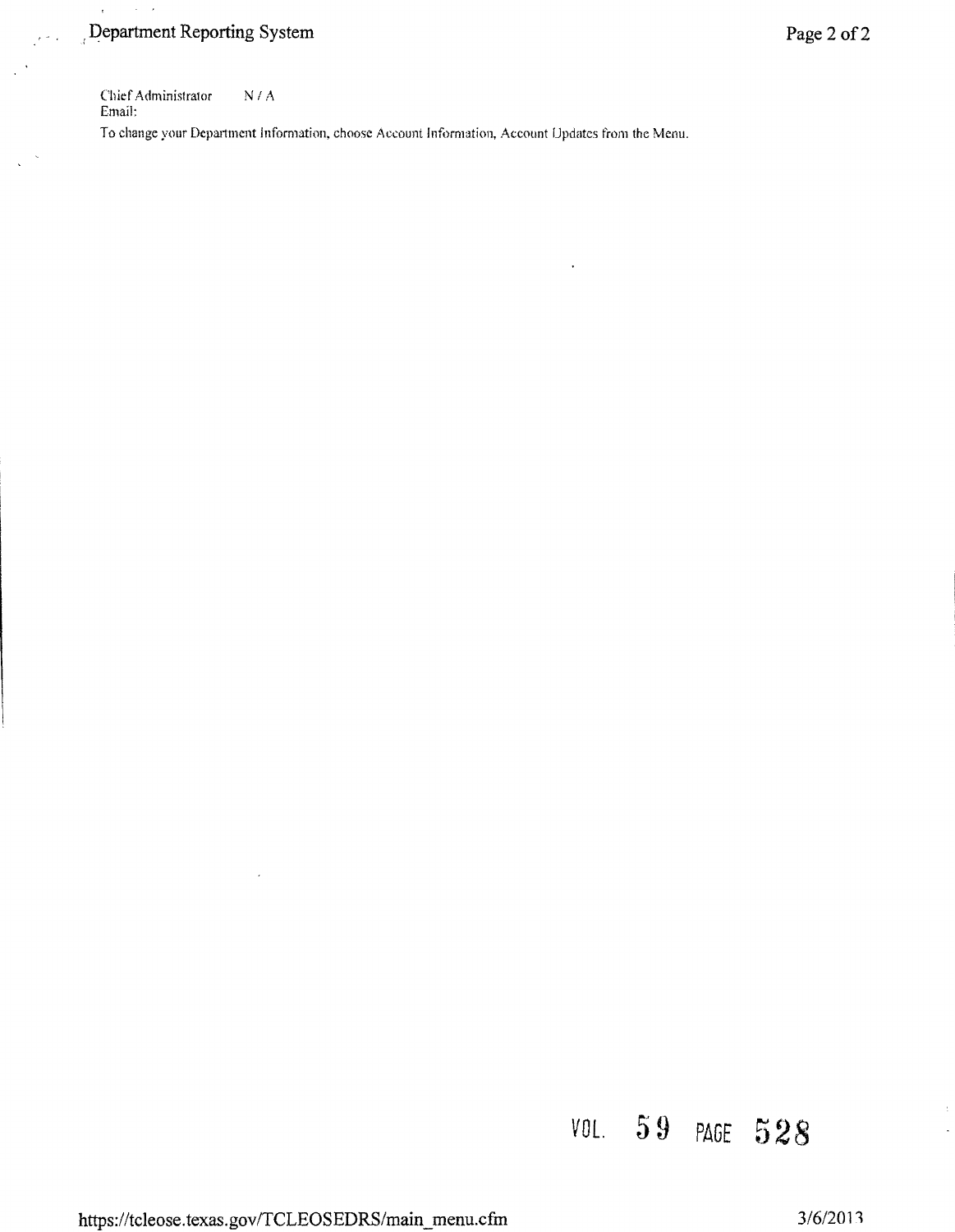DURING THE PERIOD 03/05/2012 TO 03/05/2013 THE FOLLOWING STATISTICS WERE RECORDED.

ķ

 $\ddot{\phantom{0}}$ 

| African:                                      |                |
|-----------------------------------------------|----------------|
| STOPS CONDUCTED:                              | 8              |
| REASON - HAZARDOUS:                           | 0              |
| REASON - NONHAZARDOUS:                        | 5              |
| REASON - INVESTIGATIVE:                       | $\overline{c}$ |
| REASON - OTHER:                               | 1              |
| SEARCHES CONDUCTED:<br>SEARCHES WITH CONSENT: | з<br>2         |
| RESULTING IN ARREST:                          | 4              |
| <b>RESIDENTS:</b>                             | 6              |
| NON-RESIDENTS:                                | 2              |
| MALES:                                        | 6              |
| <b>FEMALES:</b>                               | 2              |
|                                               |                |
| ASIAN:                                        |                |
| STOPS CONDUCTED:                              | 0<br>0         |
| REASON - HAZARDOUS:<br>REASON - NONHAZARDOUS: | 0              |
| REASON - INVESTIGATIVE:                       | ٥              |
| REASON - OTHER:                               | ٥              |
| SEARCHES CONDUCTED:                           | ٥              |
| SEARCHES WITH CONSENT:                        | 0              |
| RESULTING IN ARREST:                          | 0              |
| RESIDENTS:                                    | 0              |
| NON-RESIDENTS:                                | ٥              |
| MALES:                                        | ٥              |
| FEMALES:                                      | 0              |
|                                               |                |
| NATIVE AMERICAN:                              |                |
| STOPS CONDUCTED:                              | ٥              |
| REASON - HAZARDOUS:<br>REASON - NONHAZARDOUS: | 0<br>0         |
| REASON - INVESTIGATIVE:                       | 0              |
| REASON - OTHER:                               | ٥              |
| SEARCHES CONDUCTED:                           | 0              |
| SEARCHES WITH CONSENT:                        | ٥              |
| RESULTING IN ARREST:                          | 0              |
| RESIDENTS:                                    | 0              |
| NON-RESIDENTS:                                | ٥              |
| MALES:                                        | 0              |
| FEMALES:                                      | ٥              |
| HISPANIC:                                     |                |
| STOPS CONDUCTED:                              | 57             |
| REASON - HAZARDOUS:                           | 2              |
| REASON - NONHAZARDOUS:                        | 49             |
| REASON - INVESTIGATIVE:                       | 3              |
| REASON - OTHER:                               | 3              |
| SEARCHES CONDUCTED:                           | 26             |
| SEARCHES WITH CONSENT:                        | 14             |
| RESULTING IN ARREST:                          | 15             |
| RESIDENTS:                                    | 28             |
| NON-RESIDENTS:                                | 29             |
| MALES:                                        | 47             |
| FEMALES:                                      | 10             |
| MIDDLE EASTERN:                               |                |
| STOPS CONDUCTED:                              | 0              |
| REASON - HAZARDOUS:                           | ٥              |
| REASON - NONHAZARDOUS:                        | 0              |
| REASON - INVESTIGATIVE:                       | ٥              |
| REASON - OTHER:                               | 0              |
| SEARCHES CONDUCTED:                           | 0              |
| SEARCHES WITH CONSENT:                        | ٥              |
| RESULTING IN ARREST:                          | 0              |
| RESIDENTS:                                    | 0              |
| NON-RESIDENTS:                                | 0              |
| MALES:<br><b>FEMALES:</b>                     | 0<br>٥         |
|                                               |                |

**VOL. 59** PAGE **529** 

J.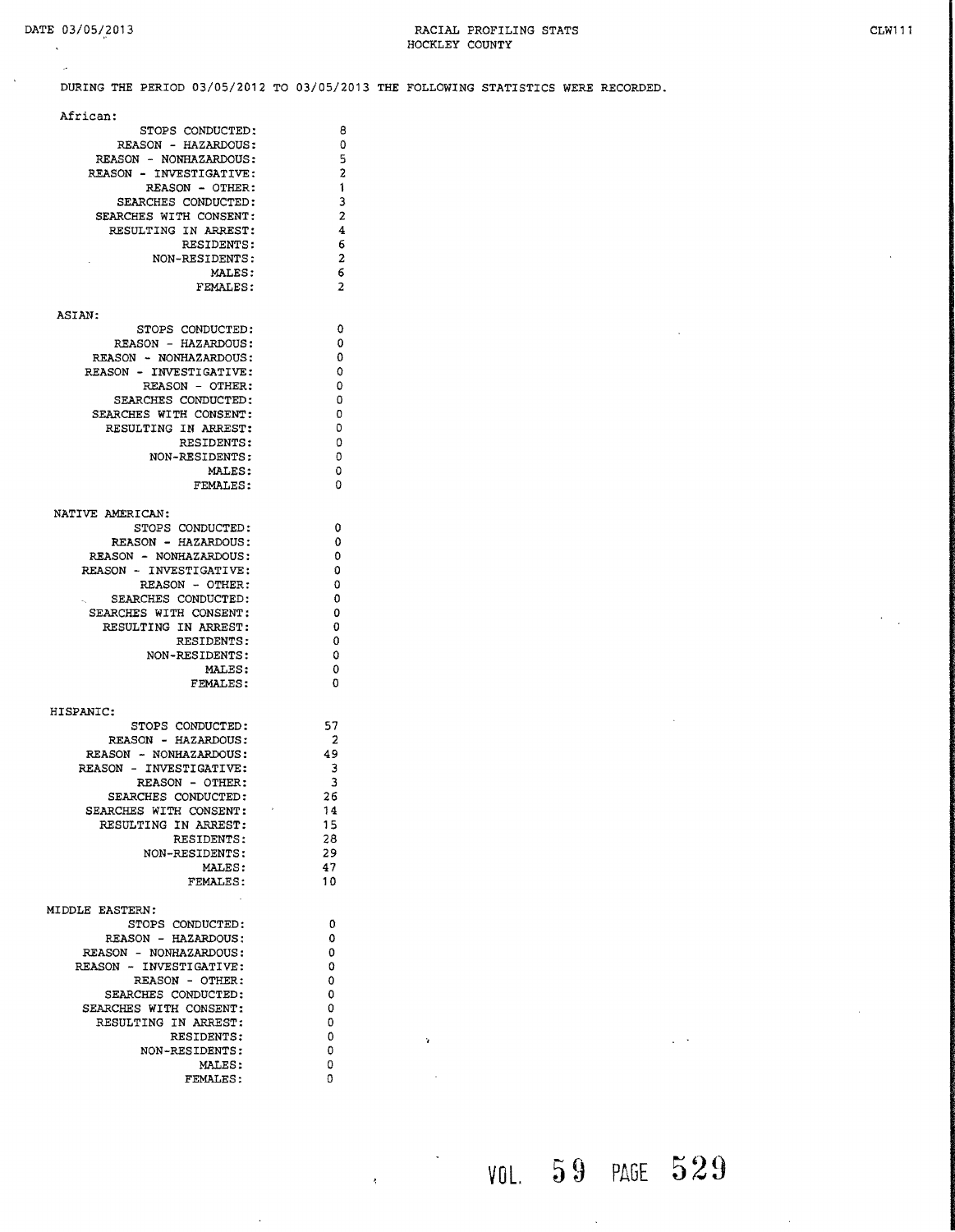$\mathcal{L}_{\mathcal{A}}$ 

 $\ddot{\phantom{1}}$ 

 $\bar{z}$ 

#### DURING THE PERIOD 03/05/2012 TO 03/05/2013 THE FOLLOWING STATISTICS WERE RECORDED.

#### CAUCASIAN:

| STOPS CONDUCTED:        | 27       |
|-------------------------|----------|
| REASON - HAZARDOUS:     | 0        |
| REASON - NONHAZARDOUS:  | 22       |
| REASON - INVESTIGATIVE: | 3        |
| REASON - OTHER:         | 1        |
| SEARCHES CONDUCTED:     | 14       |
| SEARCHES WITH CONSENT:  | 5        |
| RESULTING IN ARREST:    | 6        |
| RESIDENTS:              | 9        |
| NON-RESIDENTS:          | 18       |
| MALES:                  | 22       |
| <b>FEMALES:</b>         | 5        |
| OTHER :                 |          |
| STOPS CONDUCTED:        | n        |
| REASON - HAZARDOUS:     | ٥        |
| REASON - NONHAZARDOUS:  | 0        |
| REASON - INVESTIGATIVE: | 0        |
| REASON - OTHER:         | 0        |
| SEARCHES CONDUCTED:     | 0        |
| SEARCHES WITH CONSENT:  | $\Omega$ |
| RESULTING IN ARREST:    | 0        |
| RESIDENTS:              | ٥        |
| NON-RESIDENTS:          | 0        |
| MALES:                  | 0        |
| FEMALES:                | o        |
|                         |          |

TOTAL STOPS COUNTED: 92

 $\sim$ 

# **VOL. 59 PAGE 530**

 $\frac{1}{2}$ 

 $\hat{\mathcal{A}}$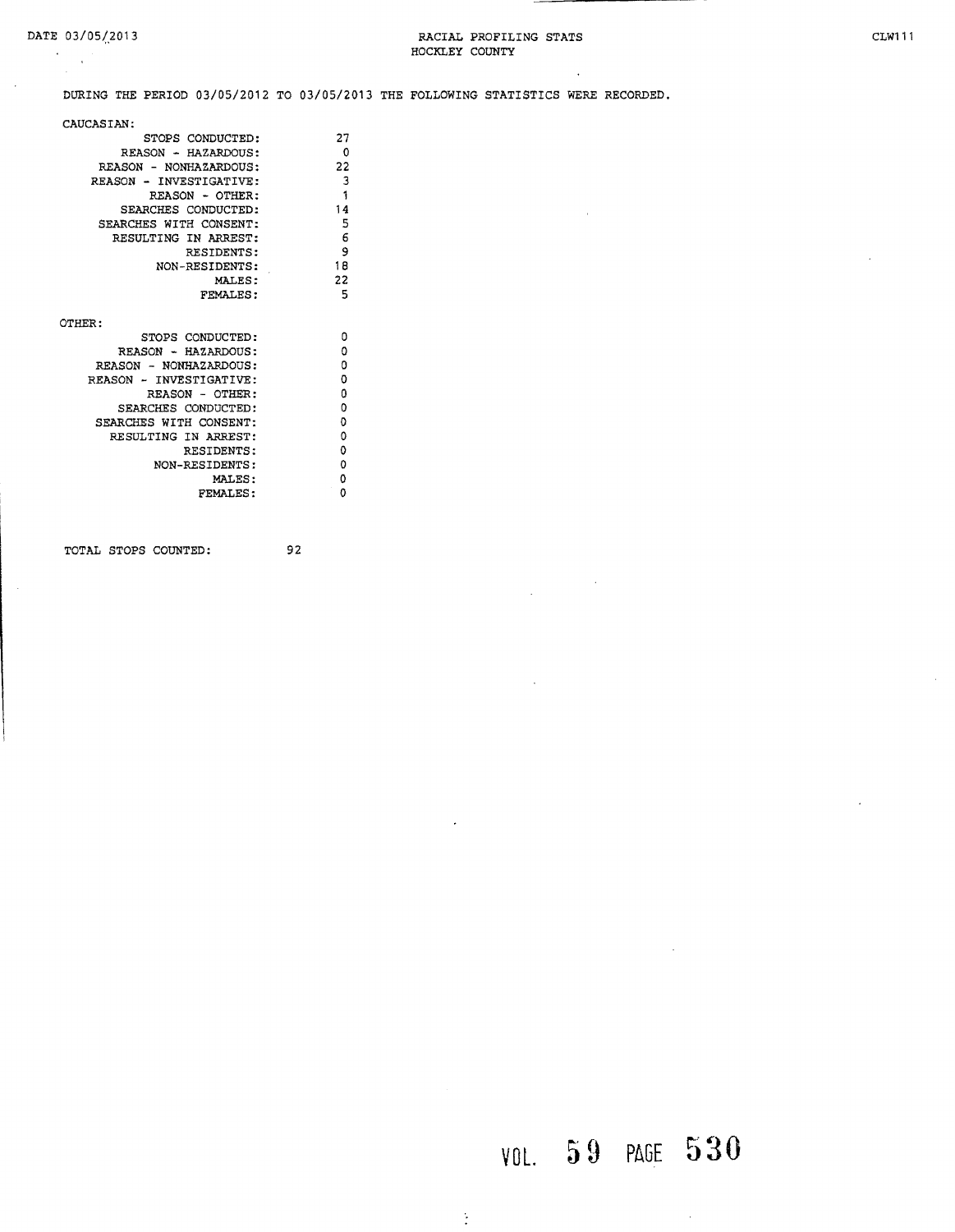Motion by Commissioner Carter, seconded by Commissioner Barnett 4 Votes Yes, 0 Votes No, that Commissioners' Court establish money handling policy for the Mallet Event Center & Arena, as per Mallet Cash Handling Procedures recorded below.

# VOL. 59 PAGE 531

 $\hat{\mathbf{v}}$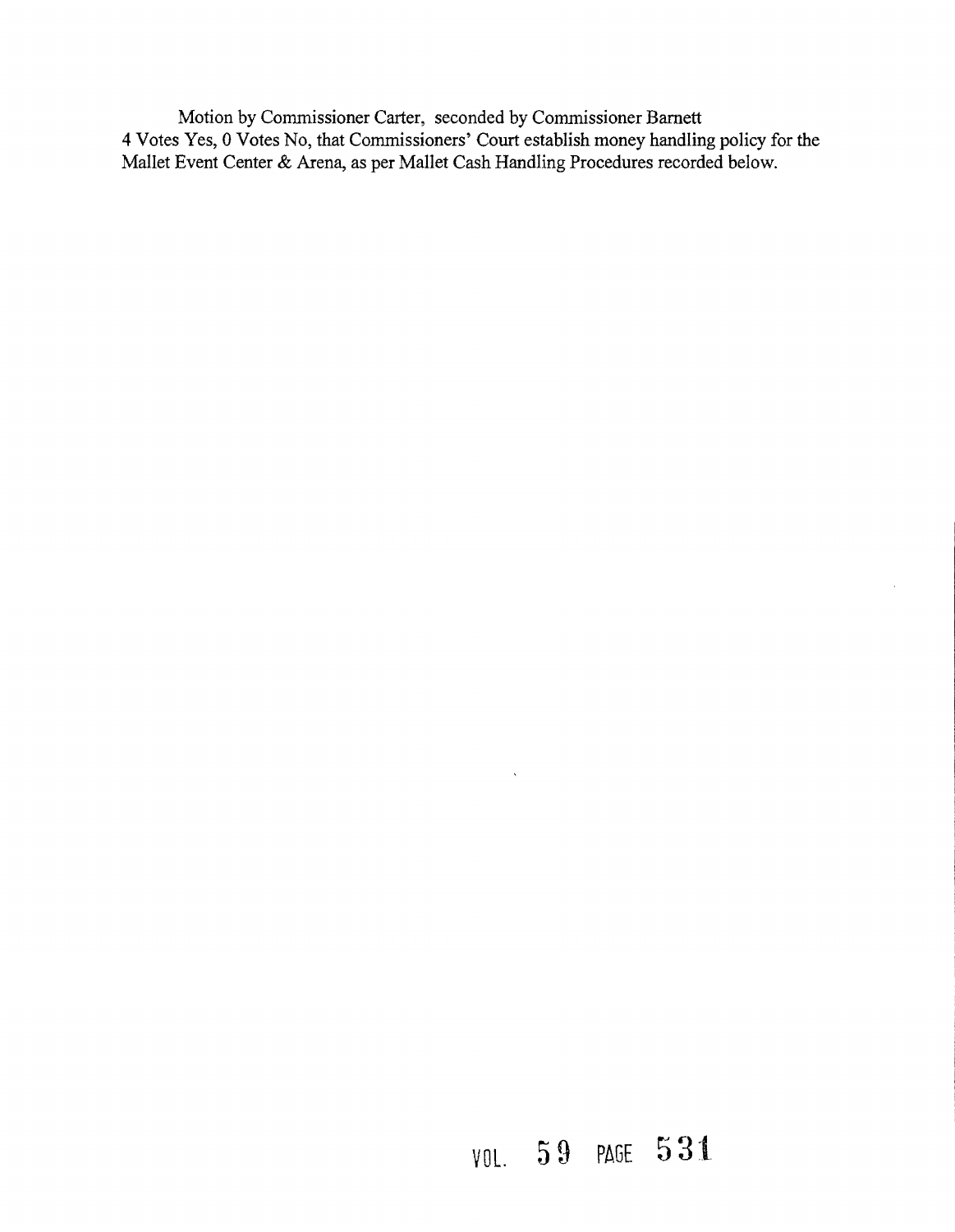1) For all concession sales: At the end of each days sales the register is to be counted down to the petty cash amount and the proceeds are to be put with the register tape totals to be turned in to the Treasurer's office the next business day. If you cannot bring it, call the Treasurer or Auditor's Office so we can pick it up. And of course, it is always to be kept in the safe (along with the petty cash drawer) during non working hours.

2) For all other sales handled for the arena, receipt books have been provided. During business hours, all petty cash and cash proceeds are to be kept in the register or a cash box. When receipting sales, keep receipts in sequential order. If you void one, write reason it was voided and send with all other receipts to the Treasurer's Office. When a register system is implemented for the arena, refer to rules for cash handling for registers (in #1). At the end of each business day, the proceeds (minus the petty cash) are to be paired with the copies from the receipt book (or register tape) provided to be turned into the Treasurer's office the next business day. And of course All monies (petty & proceeds) are to be kept in the safe during non-working hours.

3) It is imperative that each days sales are handled separately for both concession and arena sales.

All sales have to be totaled and cleared daily in order to detect mistakes and stay on top of credit and debit card purchases. Again this is very important for auditing purposes.

Cash Over and Short Policy

Employees who handle cash are expected to be careful and accurate and to settle their funds each day without overages or shortages. Cash is never to be left unattended and is to be locked up. Any single shortages of \$100 or more may be grounds for immediate dismissal. The Department Head must address each such occurrence in writing under the advisement of the Human Resources. (Auditor's Office)

| <b>Employee</b> | Date |
|-----------------|------|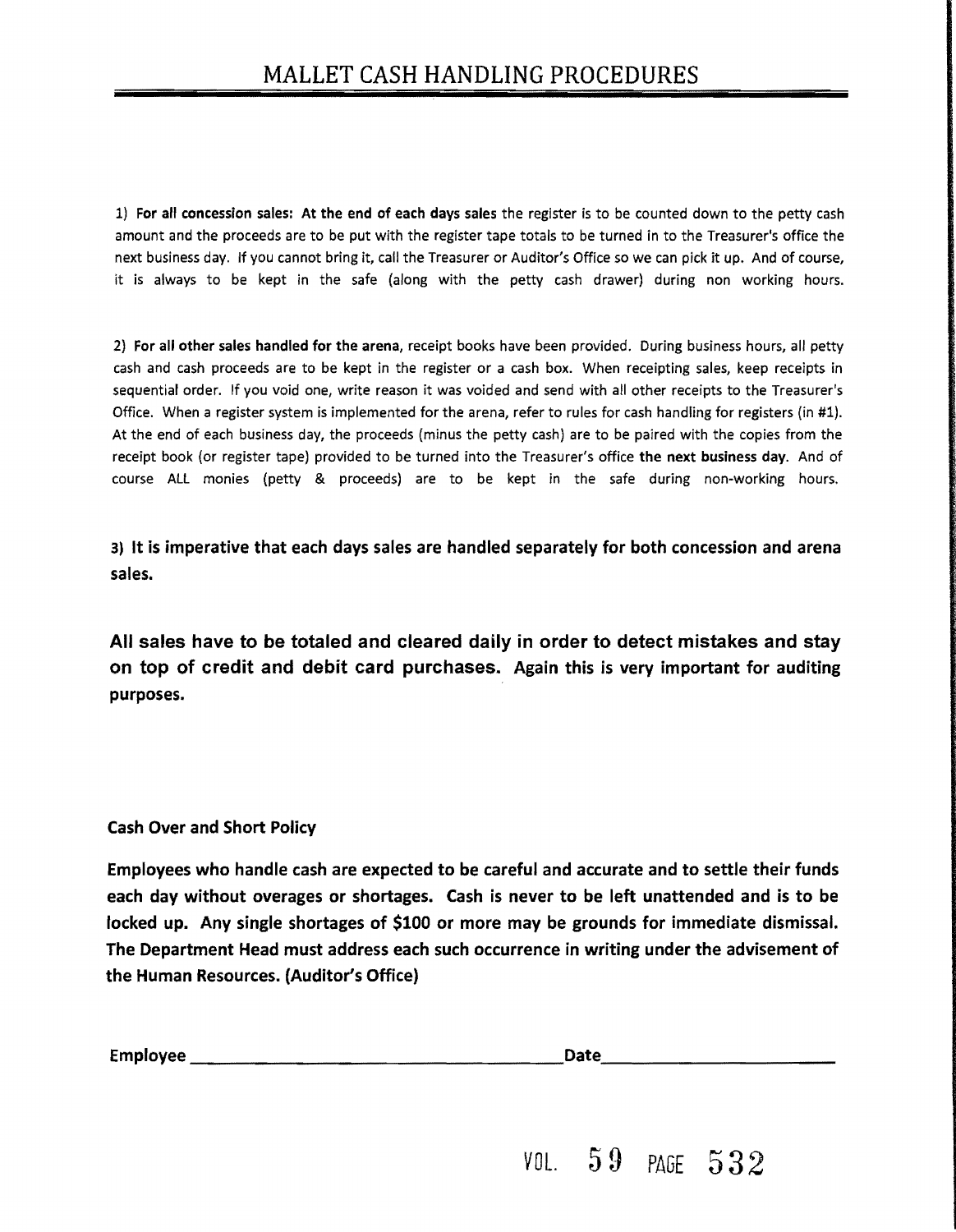Motion by Commissioner Carter, seconded by Commissioner Clevenger 4 Votes Yes, 0 Votes No, that Commissioners' Court approve the Resolution of support concerning H.J.R. 103, as per Resolution recorded below.

 $\hat{\mathbf{r}}$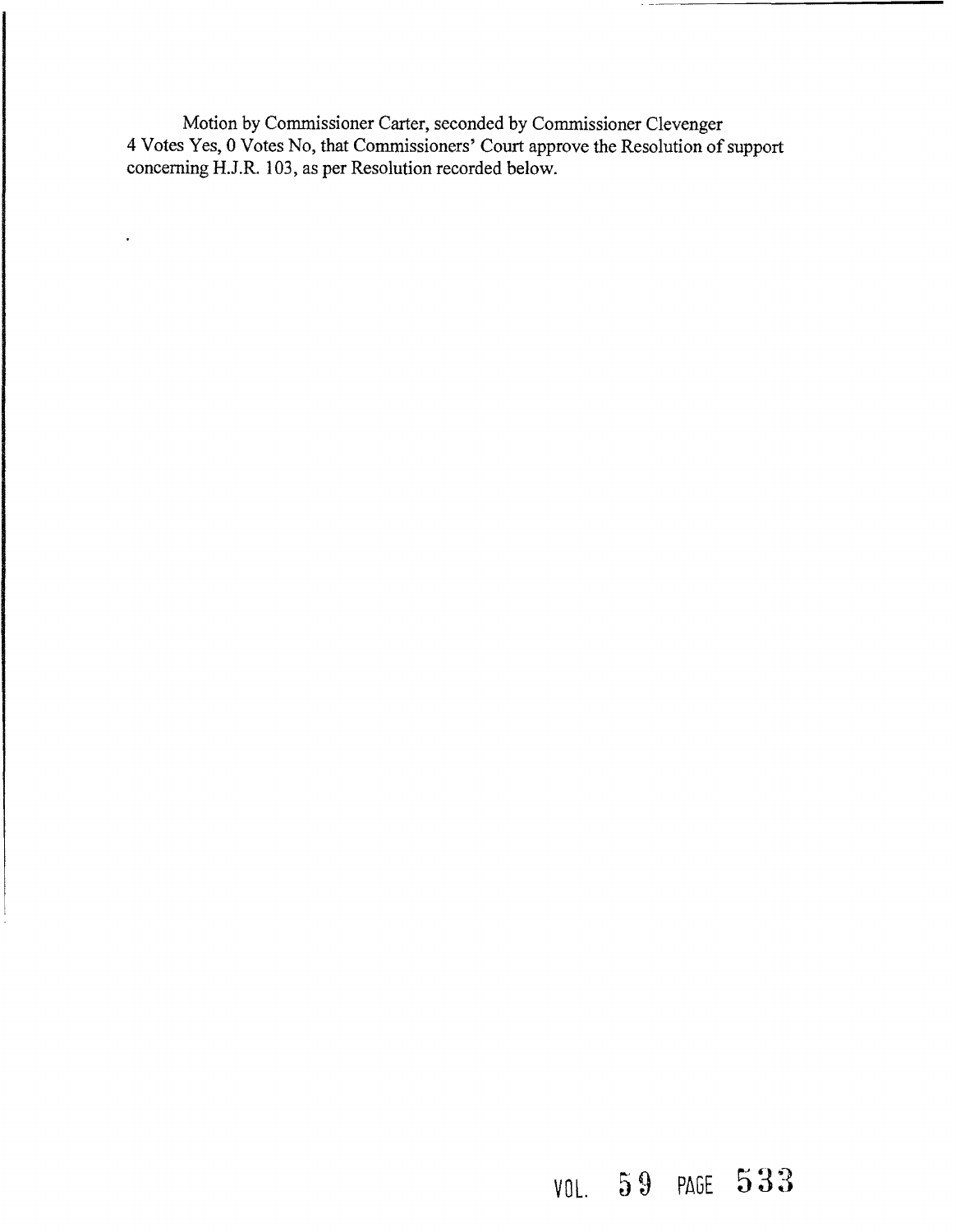#### **Resolution of Support for H.J.R. 103**

WHEREAS, a provision in section 18(a), Article V, Texas Constitution, presently requires certain countries to maintain at least four Justice of the Peace precincts; and

WHEREAS, other counties with a population of less than 50,000 are not subject to this arbitrary requirement; and

WHEREAS, advances in technology have created greater efficiency in the operation of the justice courts; and

WHEREAS, the current provision in the state constitution prevents certain counties from reducing the number of justice precincts and saving taxpayer funds; and

WHEREAS, House Joint Resolution 103 would remove this inequitable provision and allow the benefit of greater efficiency in these counties; now

THEREFORE, be it resolved that the Commissioners Court of *NOChO* County does hereby support the passage of H.J.R. 103 to allow greater efficiency in the justice courts and requests its passage by the legislature.

Read and adopted this  $18^{\text{UV}}$  day of  $\frac{4\text{V}}{4\pi\hbar}$  by a vote of  $\frac{4}{\pi}$  ayes and  $(\mathcal{U})$  nays.

County Judge

Attest:

Where Humula County Clerk

VOL. 5 9 PAGE 53 4